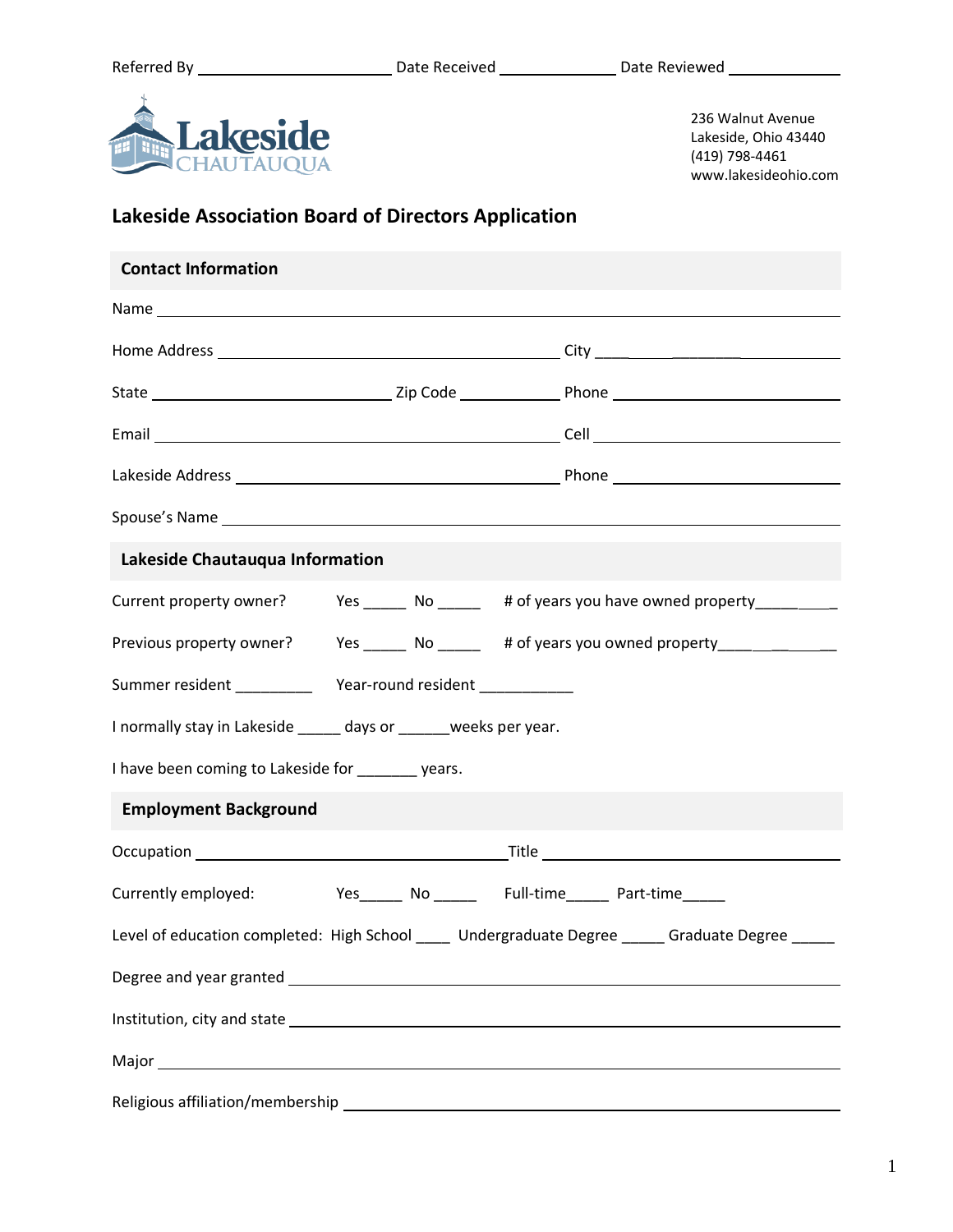| Referred By |  |
|-------------|--|
|-------------|--|

## **Volunteer Background**

Boards or committees you have served on in your religious organization:

Active volunteer in the following organizations (specify organization and role):

Corporate or not-for-profit boards (specify position):

Elected or appointed positions on federal, state or city government:

Membership in service clubs, civic or professional organizations:

**Lakeside Chautauqua Interests**

What Lakeside Chautauqua activities do you participate in or attend regularly?

What activity or aspect of Lakeside Chautauqua is most important to you?

What activity or aspect of Lakeside Chautauqua do you believe is most in need of improvement?